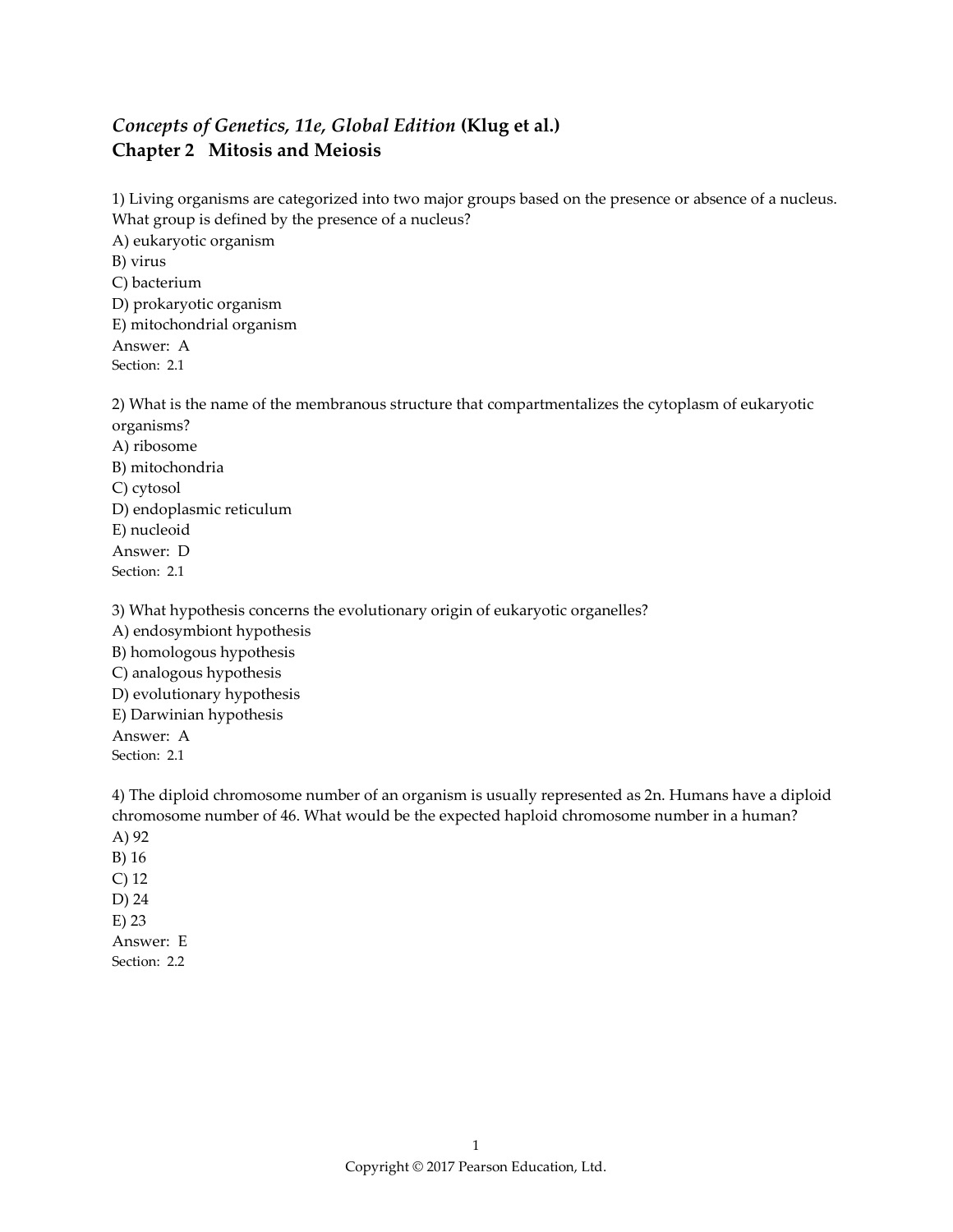5) What significant genetic function occurs in the S phase of the cell cycle? A) cytokinesis B) karyokinesis C) DNA synthesis D) chromosome condensation E) centromere division Answer: C Section: 2.3 6) During interphase of the cell cycle,  $\_\_$ A) DNA recombines B) sister chromatids move to opposite poles C) the nuclear membrane disappears D) RNA replicates

E) DNA content essentially doubles

Answer: E

Section: 2.3

7) If a typical somatic cell has 64 chromosomes, how many chromosomes are expected in each gamete of that organism?

A) 8 B) 16 C) 32 D) 64 E) 128 Answer: C Section: 2.4

8) In an organism with 52 chromosomes, how many bivalents would be expected to form during meiosis? A) 13 B) 26

C) 52

D) 104

E) 208

Answer: B

Section: 2.4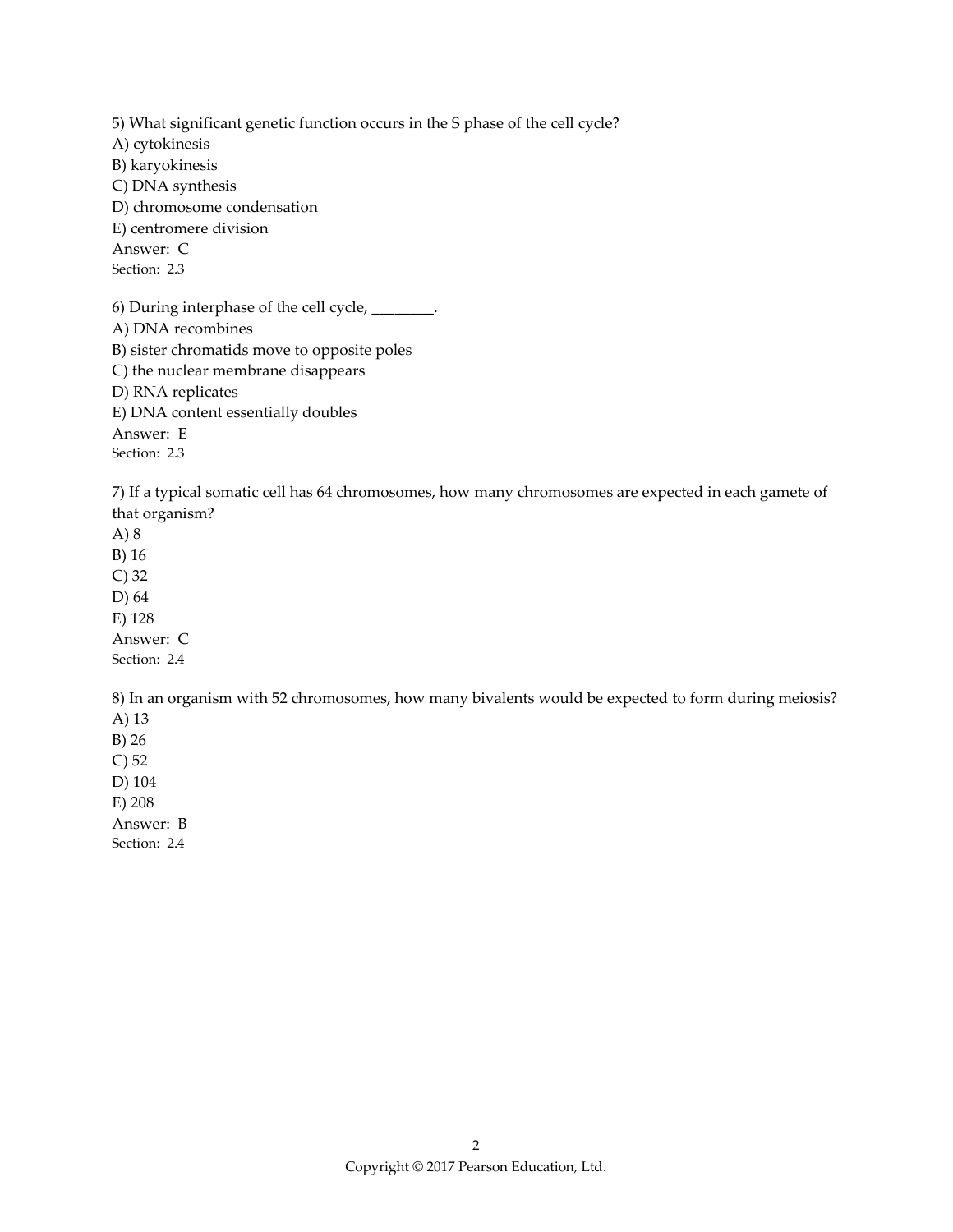9) The ant, *Myrmecia pilosula*, is found in Australia and is named bulldog because of its aggressive behavior. It is particularly interesting because it carries all its genetic information in a single pair of chromosomes. In other words, *2n = 2.* (Males are haploid and have just one chromosome.) Which of the following figures would most likely represent a correct configuration of chromosomes in a metaphase I cell of a female?



Answer: A Section: 2.4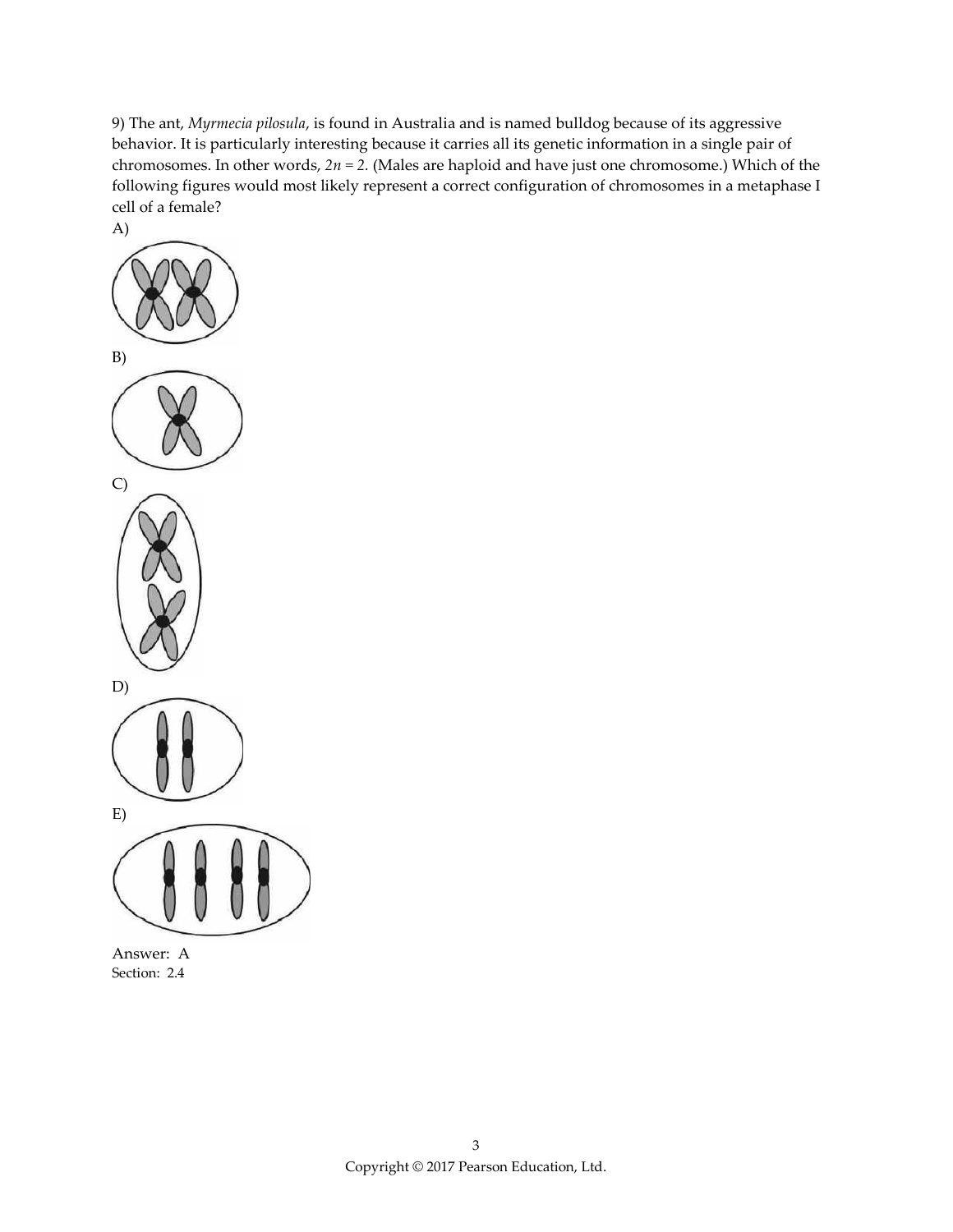10) For the purposes of this question, assume that a G1 somatic cell nucleus in a female *Myrmecia pilosula* contains 2 picograms of DNA. How much DNA would be expected in a metaphase I cell of a female? A) 16 picograms B) 32 picograms C) 8 picograms D) 4 picograms E) Not enough information is provided to answer the question. Answer: D Section: 2.4

11) *Myrmecia pilosula* actually consists of several virtually identical, closely related species, with females having chromosome numbers of 18, 20, 32, 48, 60, 62, and 64. Assume one crossed a female of species (A) with 32 chromosomes and a male of species (B) with 9 chromosomes (males are haploid, and each gamete contains the *n* complement). How many chromosomes would one expect in the body (somatic) cells of the female offspring?

A) 4.5 B) 9 C) 25 D) 32 E) 41 Answer: C Section: 2.4

12) What is the outcome of synapsis, a significant event in meiosis?

A) side-by-side alignment of nonhomologous chromosomes

B) dyad formation

C) monad movement to opposite poles

D) side-by-side alignment of homologous chromosomes

E) chiasma segregation

Answer: D

Section: 2.4

13) In a healthy female, how many secondary oocytes would be expected to form from 100 primary oocytes? How many first polar bodies would be expected from 100 primary oocytes?

A) 200; 50 B) 100; 50 C) 200; 300 D) 100; 100 E) 50; 50 Answer: D Section: 2.5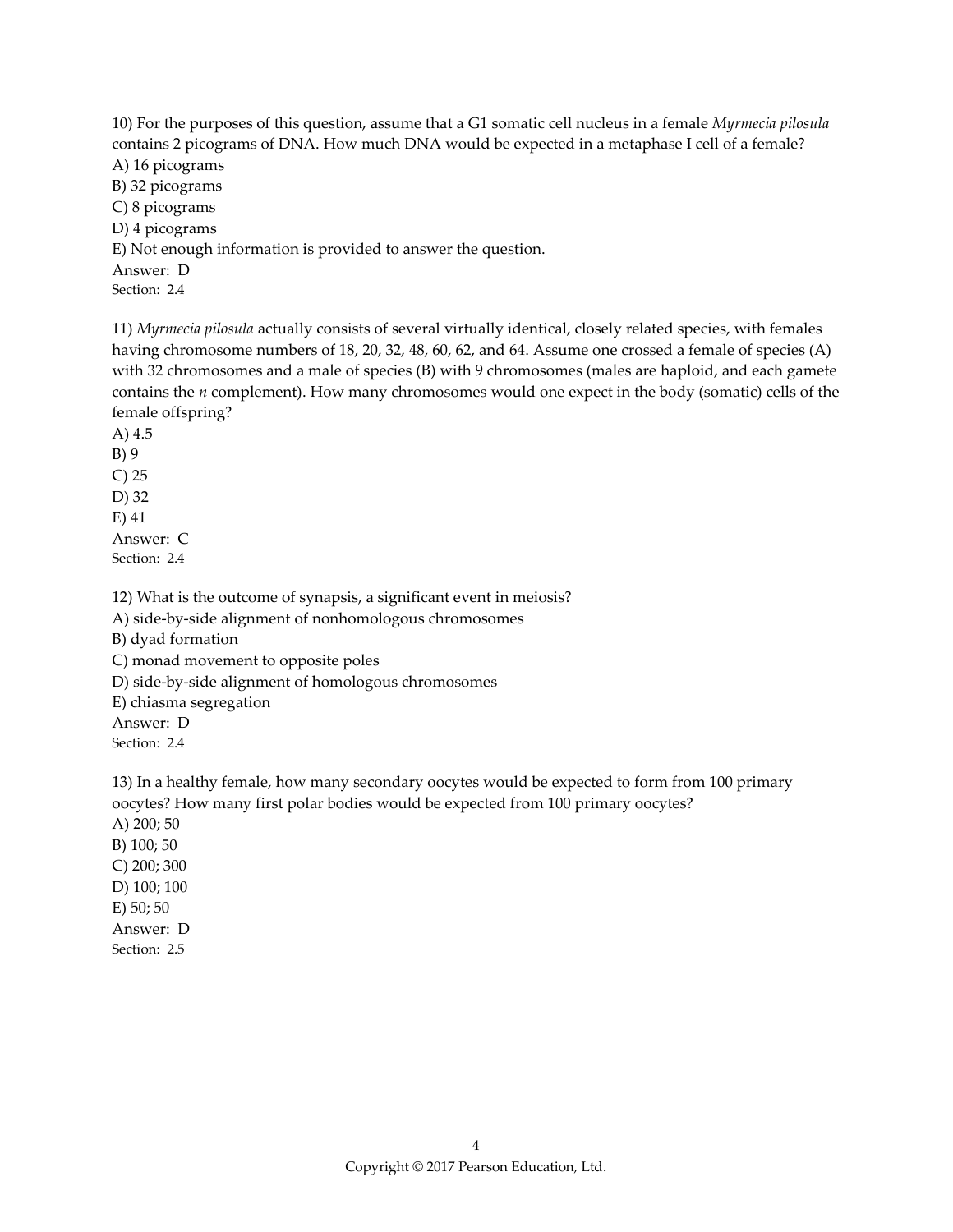14) In a healthy male, how many sperm cells would be expected to be formed from (a) 400 primary spermatocytes? (b) 400 secondary spermatocytes? A) (a) 800; (b) 800 B) (a) 1600; (b) 1600 C) (a) 1600; (b) 800 D) (a) 400; (b) 400 E) (a) 100; (b) 800 Answer: C Section: 2.5

15) Electron microscopy of metaphase chromosomes demonstrated various degrees of coiling. What was the name of the model that depicted this process? A) folded-fiber B) double-stranded C) chromatid folding D) packing E) condensation Answer: A Section: 2.7

16) Name two cellular organelles, each containing genetic material, which are involved in either photosynthesis or respiration. Answer: chloroplasts and mitochondria

Section: 2.1

17) The nucleolus organizer (NOR) is responsible for production of what type of cell structure? Answer: ribosome Section: 2.1

18) List four terms used to describe the normal morphologies, with respect to arm ratio, of eukaryotic chromosomes.

Answer: metacentric, submetacentric, acrocentric, telocentric Section: 2.2

19) Homologous chromosomes are those that can be matched by virtue of their similar structure and function within a nucleus. Which chromosomes making up a genome do not follow the same characteristics of homology?

Answer: sex-determining chromosomes Section: 2.2

20) In which stage of the cell cycle is G0 located? Answer: G1 Section: 2.3

21) When cells withdraw from the continuous cell cycle and enter a "quiescent" phase, they are said to be in what stage? Answer: G0 Section: 2.3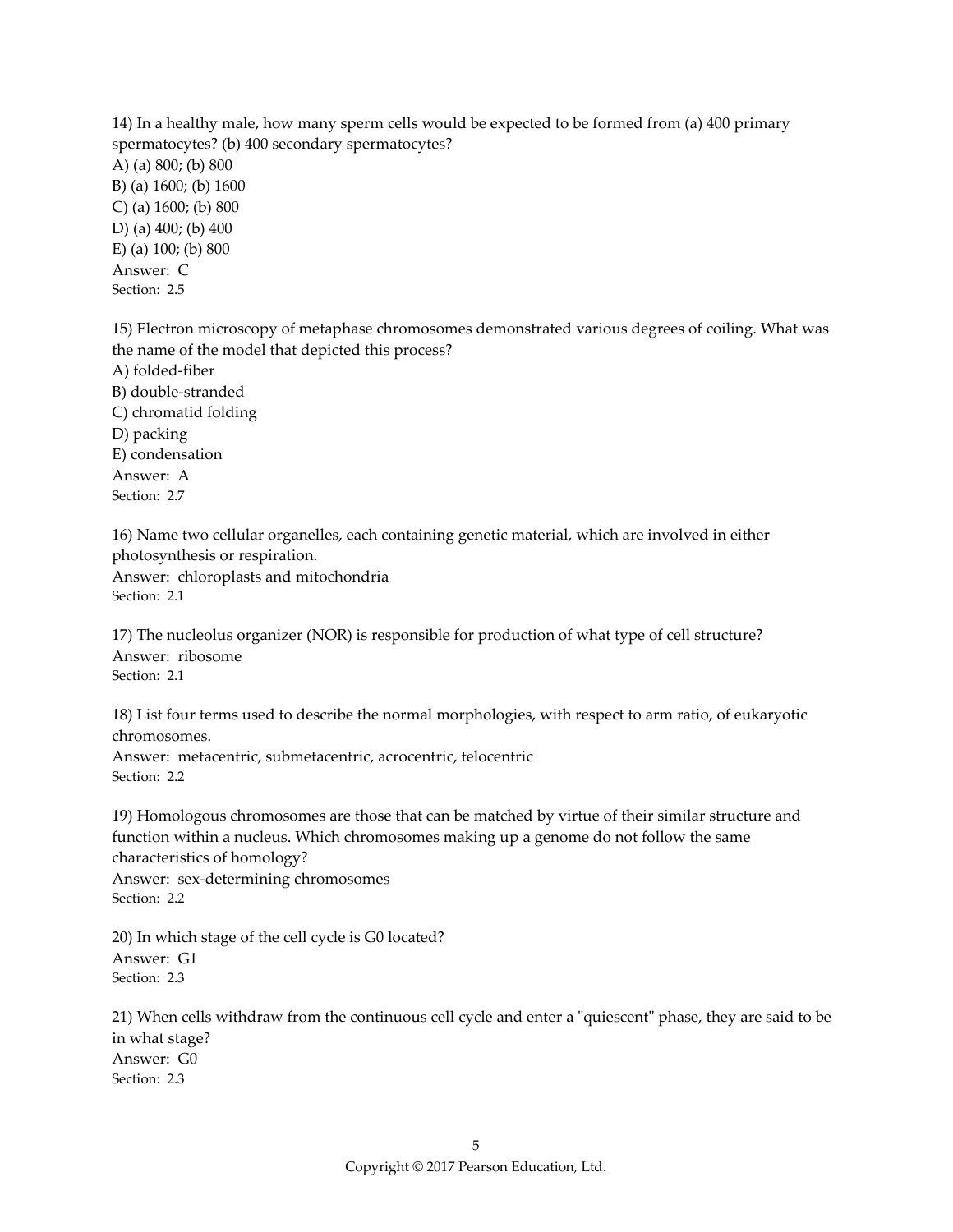22) The house fly, *Musca domestica*, has a haploid chromosome number of 6. How many chromatids should be present in a diploid, somatic, metaphase cell? Answer: 24 Section: 2.3

23) How many haploid sets of chromosomes are present in a diploid individual cell with a chromosome number of 46? 32? Answer: 2; 2 Section: 2.3

24) How many haploid sets of chromosomes are present in an individual cell that is tetraploid *(4n)*? Answer: 4 Section: 2.3

25) You may have heard through various media of an animal alleged to be the hybrid of a rabbit and a cat. Given that the cat (*Felis domesticus*) has a diploid chromosome number of 38 and a rabbit (*Oryctolagus cuniculus*) has a diploid chromosome number of 44, what would be the expected chromosome number in the somatic tissues of this alleged hybrid? Answer: 41

Section: 2.3

26) Regarding the mitotic cell cycle, what is meant by a checkpoint?

Answer: A checkpoint is the portion of a cell cycle that is sensitive to a variety of conditions that impact the eventual health of the cell or individual. Such checkpoints often restrict passage to the next event in the cell cycle.

Section: 2.3

27) Assume that the somatic cells of a male contain one pair of homologous chromosomes (e.g., AaAb), and an additional chromosome without a homolog (e.g.,  $W$ ). What chromosomal combinations would be expected in the meiotic products (spermatids) of a single primary spermatocyte? (There may be more than one answer.)

Answer: AaW, AaW, Ab, Ab or Aa, Aa, AbW, AbW Section: 2.4

28) Trisomy 21, or Down syndrome, occurs when there is a normal diploid chromosomal complement of 46 chromosomes plus one (extra) chromosome #21. Such individuals therefore have 47 chromosomes. Assume that a mating occurs between a female with Down syndrome and a normal 46-chromosome male. What proportion of the offspring would be expected to have Down syndrome? Justify your answer. Answer: One-half of the offspring would be expected to have Down syndrome because of  $2 \times 1$ segregation of chromosome #21 at anaphase I. Section: 2.4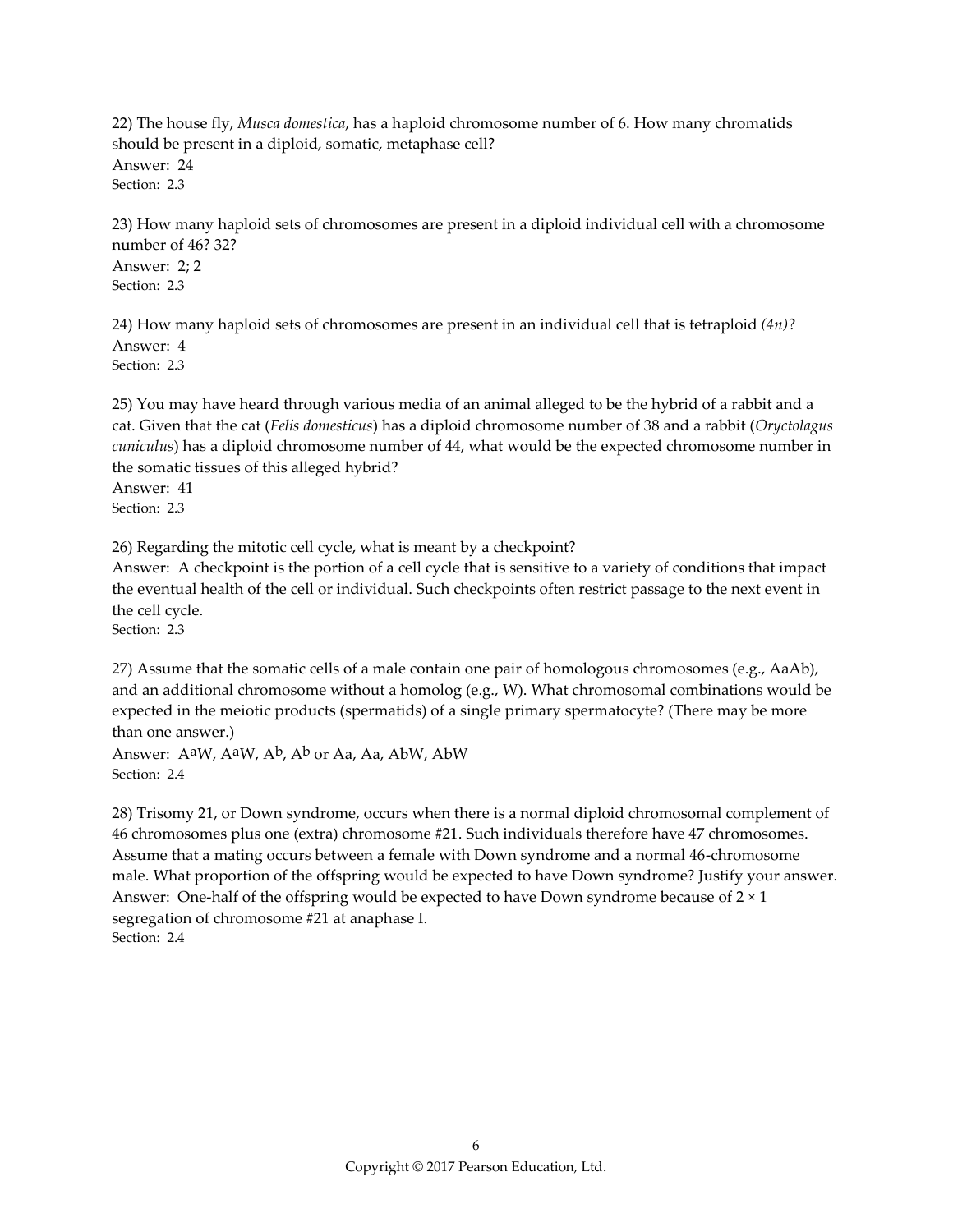29) The accompanying sketch depicts a cell from an organism in which *2n = 2* and each chromosome is metacentric.

a) Circle the correct stage for the cell in this sketch: anaphase of mitosis anaphase of meiosis I anaphase of meiosis II telophase of mitosis

b) Given that each G1 nucleus from this organism contains 16 picograms of DNA, how many picograms of chromosomal DNA would you expect in the cell shown below?



Answer: (a) anaphase of meiosis II (b) 16 Section: 2.4

30) The horse (*Equus caballus*) has 32 pairs of chromosomes, whereas the donkey (*Equus asinus*) has 31 pairs of chromosomes. How many chromosomes would be expected in the somatic tissue of a mule? Answer: 63

Section: 2.4

31) Name two evolutionarily significant benefits of meiosis that are not present in mitosis. Answer: reshuffling of homologous chromosomes and crossing over Section: 2.4

32) What is meant by the term *chiasma*?

Answer: areas where chromatids intertwine during meiosis Section: 2.4

33) After which meiotic stage (meiosis I or II) would one expect monads to be formed? Answer: meiosis II Section: 2.4

34) List in order of occurrence the phases of (a) mitosis and (b) prophase I of meiosis. Answer:

(a) prophase, prometaphase, metaphase, anaphase, telophase (b) leptonema, zygonema, pachynema, diplonema, diakinesis Section: 2.4

35) Two terms, *reductional* and *equational*, generally refer to which stages of meiosis (I or II)? Answer: meiosis I and meiosis II, respectively Section: 2.4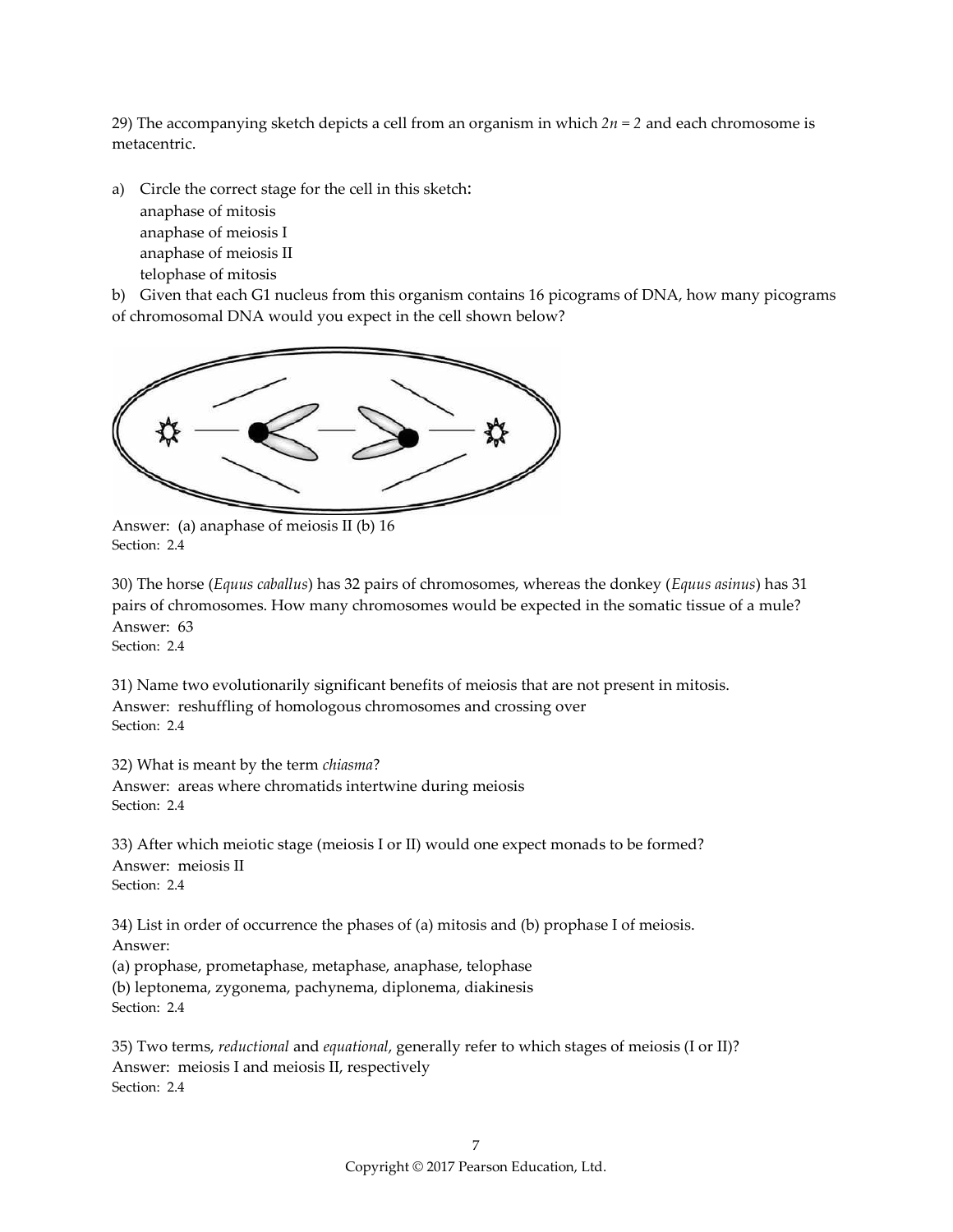36) Normal diploid somatic (body) cells of the mosquito *Culex pipiens* contain six chromosomes. Assign the symbols AmAp, BmBp, and CmCp to the three homologous chromosomal pairs. The "m" superscript indicates that the homolog is maternally derived; the "p" indicates a paternally derived homolog. Assume that in the genus *Culex*, the sex chromosomes are morphologically identical.

a) For each of the cell types given below, draw and label (with reference to the symbols defined above) an expected chromosomal configuration.

Mitotic metaphase Metaphase of meiosis I Metaphase of meiosis II

b) The stage at which "sister chromatids go to opposite poles" immediately follows which of the stages listed in (a)?

c) Assuming that all nuclear DNA is restricted to chromosomes and that the amount of nuclear DNA essentially doubles during the S phase of interphase, how much nuclear DNA would be present in each cell listed above? Note: Assume that the G1 nucleus of a mosquito cell contains  $3.0 \times 10^{-12}$  grams of DNA. d) Given that the sex of *Culex* is determined by alleles of one gene, males heterozygous, *Mm*, and females homozygous, *mm*, illustrate a labeled chromosomal configuration (involving the symbols AmAp, BmBp, and CmCp and the *M* locus) in a primary spermatocyte at metaphase. Assume that the M locus is on the AmAp chromosome and that crossing over has not occurred between the *M* locus and the centromere.





(b) Metaphase of meiosis II and mitotic metaphase (c) 6, 6, 3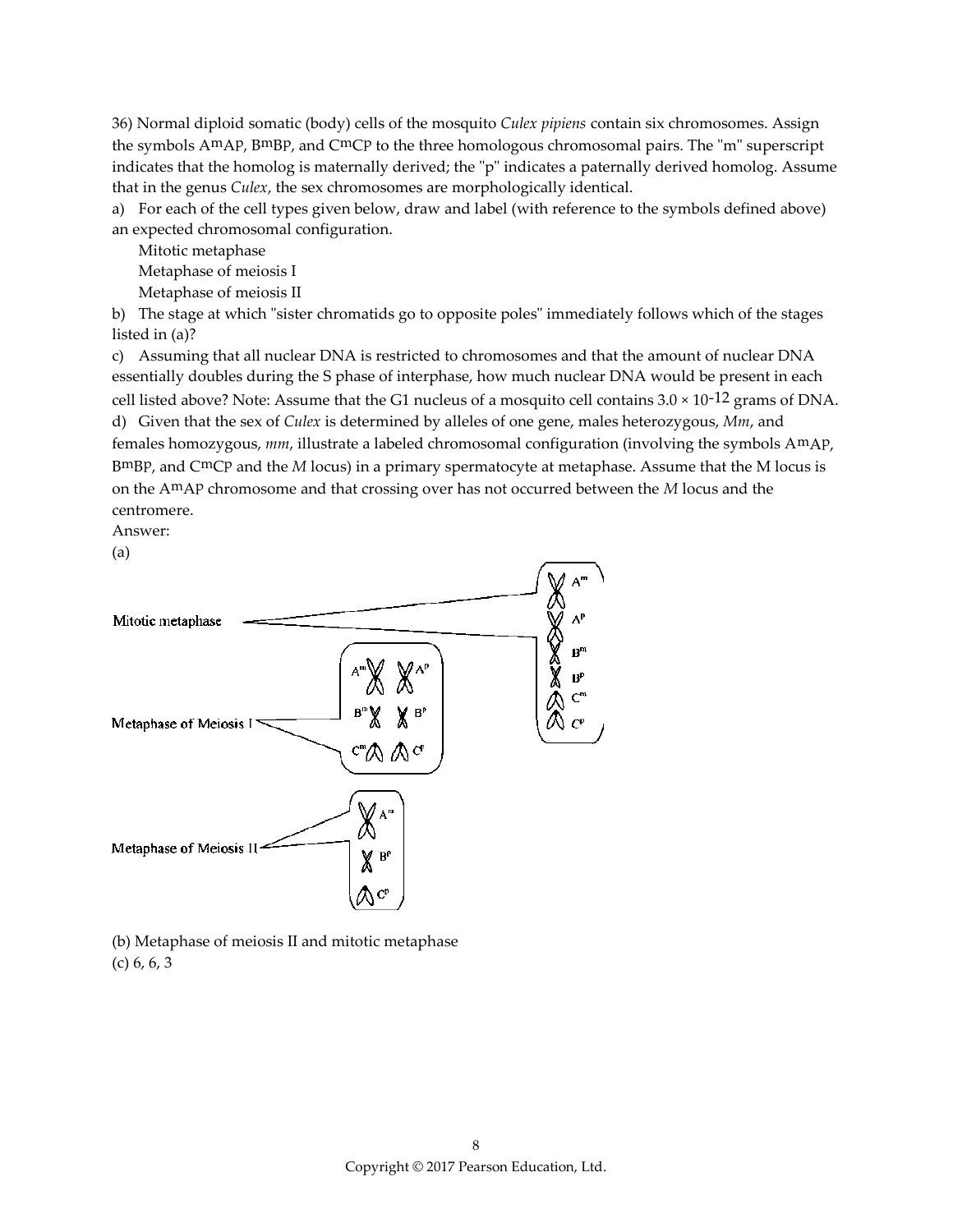

Section: 2.5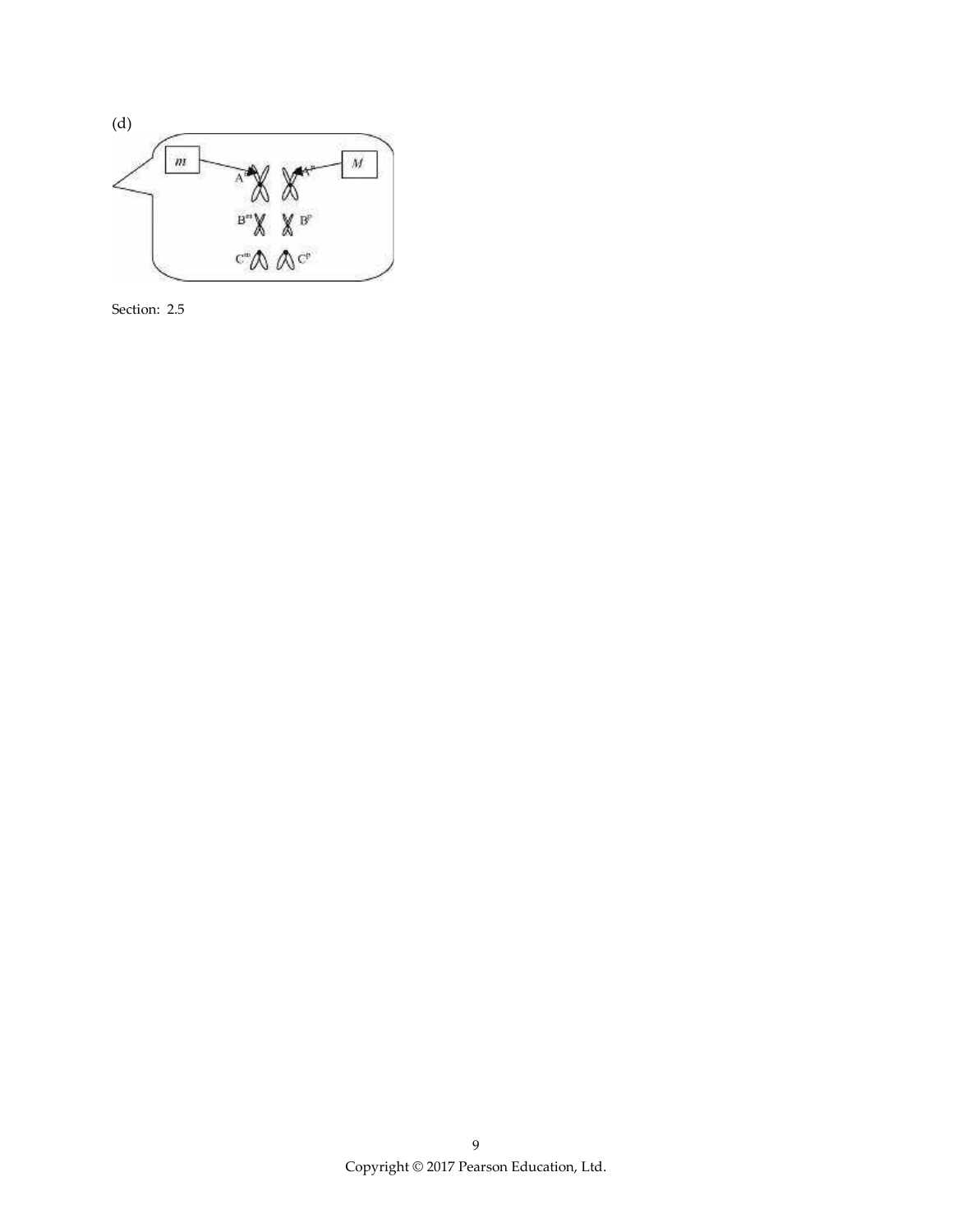37) *Drosophila melanogaster*, the fruit fly, has a *2n* chromosome number of 8. Assume that you are microscopically examining the mitotic and meiotic cells of this organism. You note that in the female, two chromosomal pairs are metacentric and that two pairs are acrocentric.

a) Draw the chromosomal configurations as you would expect to see them at the stages listed:

Mitotic metaphase First polar body (metaphase)

Primary oocyte (metaphase) Ootid (G1)

Secondary oocyte (metaphase)

b) Given that the above-mentioned cells are from individuals heterozygous for two independently segregating, autosomal loci, plum eyes and curled wings, place appropriate symbols (of your designation) on chromosomes in the drawings you made in part (A) above. Assume no crossing over, and there may be more than one correct answer in some cases.

c) Assuming that a somatic G2 nucleus from one of the individuals in this scenario contains about 8.0 picograms of DNA, how much nuclear DNA would you expect in each of the cells mentioned above? Answer:

(a) & (b)



Section: 2.5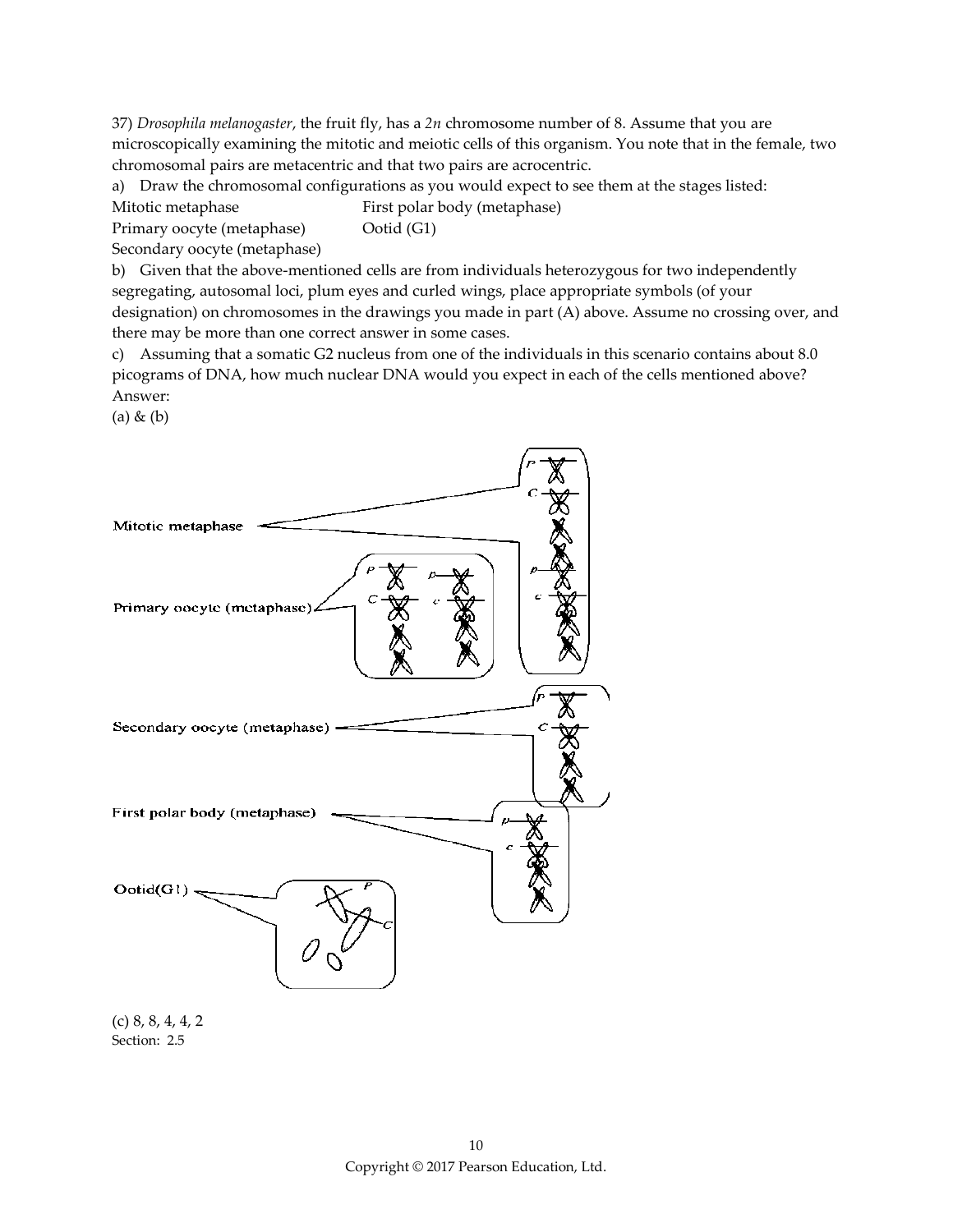38) Down syndrome, or trisomy 21, in humans is caused by an extra copy of the relatively small, acrocentric chromosome #21. Including only chromosome #21, the X chromosome (medium in size and somewhat metacentric), and the Y chromosome (small and acrocentric), draw one possible array of chromosomes in the four sperm cells produced by the complete meiosis of one primary spermatocyte. For the purposes of this question, assume that males with Down syndrome produce normal ratios of sperm cells. (More than one answer is possible.) Answer:



Section: 2.5

39) Assume that an organism has a diploid chromosome number of six. Two chromosomal pairs are telocentric, and the other pair is metacentric. Assume that the sex chromosomes are morphologically identical. Draw chromosomes as you would expect them to appear at the following stages:

Primary oocyte (metaphase)

Secondary spermatocyte (metaphase) First polar body (metaphase) Answer:



Section: 2.5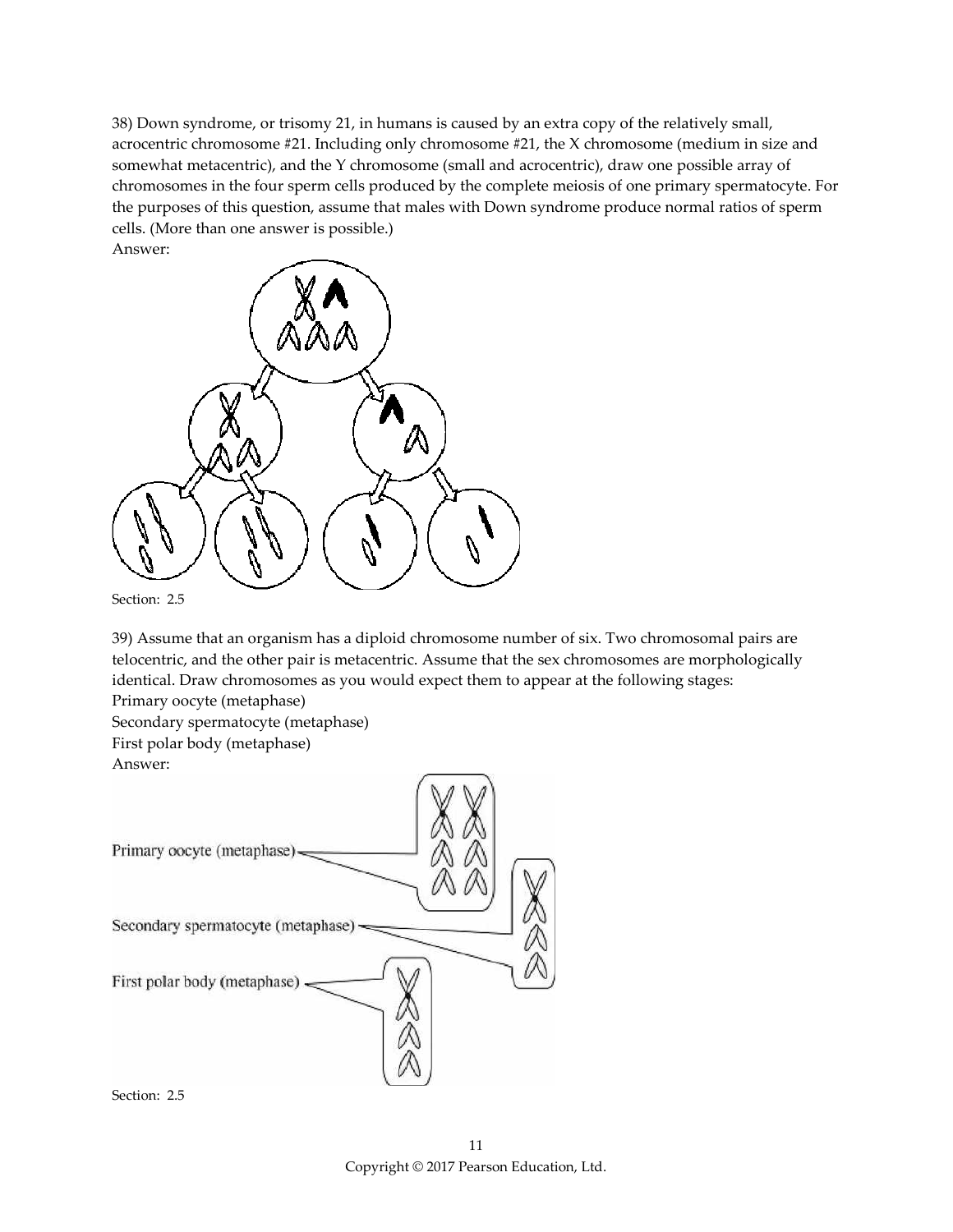40) There is about as much nuclear DNA in a primary spermatocyte as in \_\_\_\_\_\_\_\_ [number] spermatids? Answer: 4 Section: 2.5

41) List, in order of appearance, all the cell types expected to be formed during (a) spermatogenesis and (b) oogenesis.

Answer:

(a) spermatogonia, primary spermatocyte, secondary spermatocyte, spermatid, spermatozoa (b) oogonium, primary oocyte, secondary oocyte and first polar body, ootid and second polar body Section: 2.5

42) If a typical G1 nucleus is 2n and contains 2C (two complements) of DNA, a prophase I cell is 2n and contains 4C of DNA. Answer: TRUE Section: 2.3

43) S phase is the part of interphase when DNA duplication takes place. Answer: TRUE Section: 2.3

44) The centromere of a chromosome separates during anaphase. Answer: TRUE Section: 2.3

45) A chromosome may contain one or two chromatids in different phases of the mitotic or meiotic cell cycle.

Answer: TRUE Section: 2.4

46) If a typical G1 nucleus contains 2C (two complements) of DNA, a gamete that is haploid (*n*) contains 1C of DNA. Answer: TRUE Section: 2.4

47) During meiosis, chromosome number reduction takes place in anaphase II. Answer: FALSE Section: 2.4

48) A bivalent at pachytene contains four chromatids. Answer: TRUE Section: 2.4

49) The meiotic cell cycle involves two cell divisions but only one DNA replication. Answer: TRUE Section: 2.4

50) An organism with a haploid number of 10 will produce 1024 combinations of chromosomes at the end of meiosis. Answer: TRUE Section: 2.4